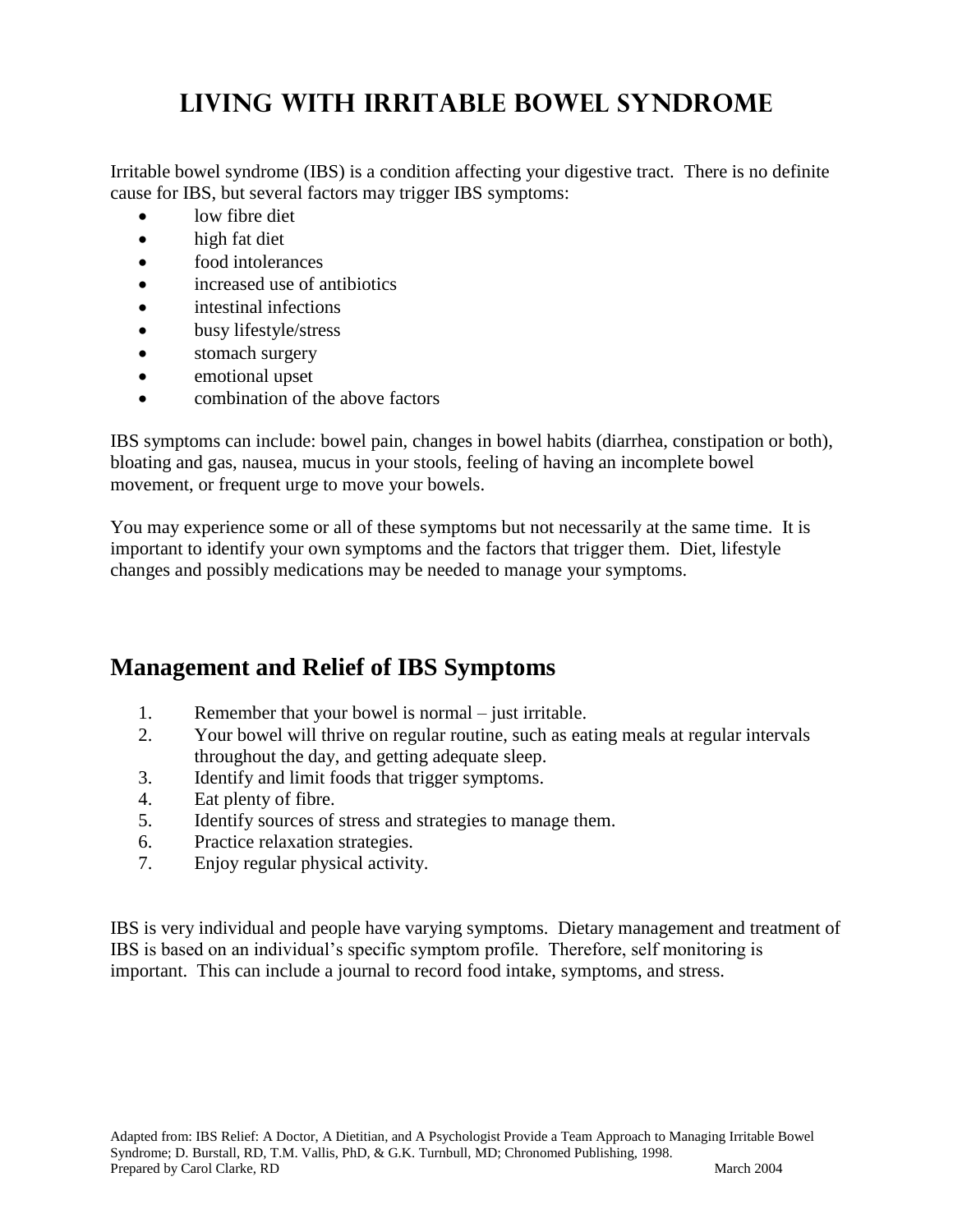**The following information will help you manage your IBS symptoms through dietary changes.**

| <b>Symptom</b>  | Diet Adjustment                                               |  |  |
|-----------------|---------------------------------------------------------------|--|--|
| Abdominal pain  | High fibre                                                    |  |  |
|                 | Low gassy foods                                               |  |  |
|                 | Low caffeine                                                  |  |  |
|                 | Low fat                                                       |  |  |
|                 | Low fructose                                                  |  |  |
| Constipation    | High fibre, especially insoluble fibre                        |  |  |
|                 | Low caffeine                                                  |  |  |
|                 | High sugar-free fluid intake                                  |  |  |
| Diarrhea        | High fibre, especially soluble fibre                          |  |  |
|                 | Low caffeine                                                  |  |  |
|                 | Low fat and low spice                                         |  |  |
|                 | Low sorbitol, sugars and sweets; low fructose                 |  |  |
|                 | Decrease foods which may contribute to diarrhea: prune juice, |  |  |
|                 | coffee, beer, dried peas and beans                            |  |  |
|                 | High sugar-free fluid intake                                  |  |  |
| Gas             | Low gassy foods                                               |  |  |
|                 | Low caffeine                                                  |  |  |
|                 | Low fructose                                                  |  |  |
| <b>Bloating</b> | Low gassy foods                                               |  |  |
|                 | Low fat                                                       |  |  |
|                 | Low caffeine                                                  |  |  |
|                 | Low sorbitol; low fructose                                    |  |  |

#### **Other Diet Adjustments**

**Alcohol** – this is a stimulant to your digestive system. It stimulates the production of digestive juices and enhances your appetite. For people with irritable bowel symptoms, it may also cause symptoms such as heartburn, abdominal pain, and diarrhea. Drink alcohol in moderation (0 - 2 drinks a day for men; 0 - 1 drink a day for women; a drink is 5 oz of wine, 1 ½ oz of liquor, or 12 oz of beer). If even a small amount triggers IBS symptoms, then it is best to avoid alcohol completely.

**Lactose** – this is sugar found in dairy products. Although lactose intolerance is a separate condition from IBS, it can produce similar symptoms—gas, bloating, and diarrhea. It is important to determine if your symptoms are actually IBS, lactose intolerance or both. Your physician can perform specific testing to determine if you have a lactose intolerance. Another option is to eliminate lactose from your diet and see if the symptoms disappear. If you are lactose intolerant, removing lactose from your diet should help to decrease gas, bloating, and diarrhea. Your dietitian can provide further direction if you wish to try a lactose-reduced diet.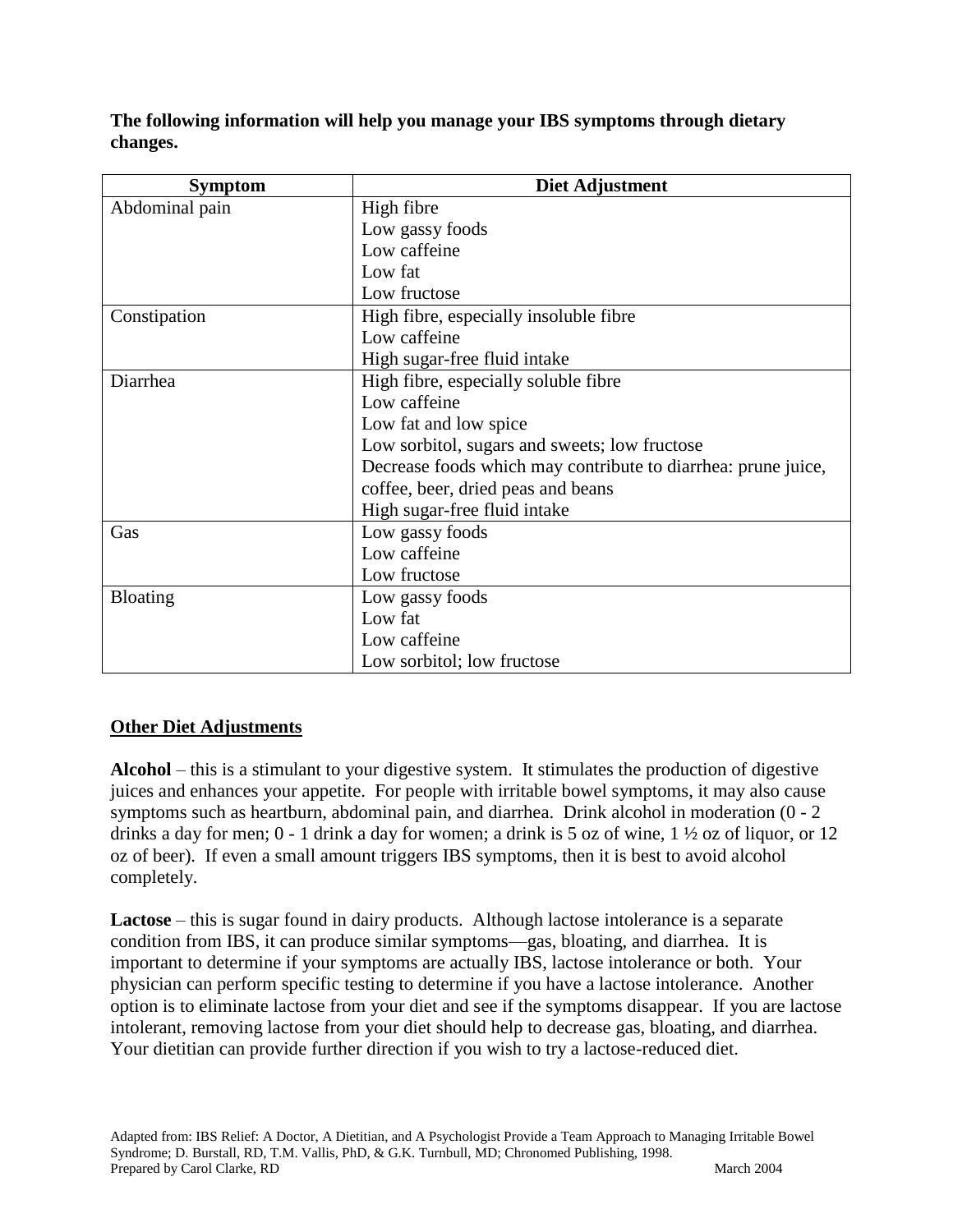### **Fibre**

Gradually increase your fibre intake from whole grain breads, cereals, fruits, vegetables, and legumes. Dietary fibre can be generally classified as soluble and insoluble. Both types are present in varying amounts in different plant foods, but some foods have more of one type than the other.

**Soluble fibre** dissolves in water forming a gel in your stomach. This slows the rate of digestion. Good sources of soluble fibre include dried peas and beans, lentils, oats, barley, psyllium, apples and citrus fruits. Research is indicating that soluble fibre sources may be the most beneficial in treating IBS symptoms.

**Insoluble fibre** does not dissolve in water but has a large capacity for holding water. In this way, it acts to increase the bulkiness of stools and promote regular bowel movements. Insoluble fibre food sources include wheat bran, whole grains and some vegetables.

You need 25 to 38 grams of total fibre per day. The following chart lists some high fibre foods. A food marked with an asterisk (\*) is a good source of soluble fibre. Your dietitian can provide you with further detailed information on high fibre food sources if needed.

| Food                  | $2 - 4$ grams                                         | $4 - 6$ grams        | More than 6 grams                 |
|-----------------------|-------------------------------------------------------|----------------------|-----------------------------------|
| <b>Breads</b>         | Cornbread                                             | 100% whole wheat     |                                   |
| $(2 \text{ slices})$  | Multigrain                                            | Cracked wheat        |                                   |
|                       | Pumpernickel*                                         |                      |                                   |
|                       | $Rye^*$                                               |                      |                                   |
| Cereals               | <b>Bran Flakes</b>                                    | <b>Bran Chex</b>     | 100% Bran                         |
| (Portion size varies; | Oat bran*                                             | Corn Bran            | All Bran*                         |
| check nutrition panel | Shredded Wheat                                        | Fruit and Fibre      | Bran Buds*                        |
| on package)           |                                                       | Raisin Bran          | <b>Fibre First</b>                |
|                       |                                                       |                      | Fibre One                         |
| Grains                | Cornmeal                                              | Brown rice           | Barley*                           |
| $(1/2$ cup cooked)    | Natural bran (1 tbsp)                                 | <b>Bulgur</b>        |                                   |
|                       | Wheat germ <sup>*</sup>                               |                      |                                   |
|                       | Whole wheat pasta                                     |                      |                                   |
|                       | Psyllium <sup>*</sup> $(1$ tsp)                       |                      |                                   |
| Vegetables and        | Asparagus, broccoli*, Brussels                        | 1 artichoke*         | Black-eyed peas*,                 |
| Legumes               | sprouts*, carrots, cauliflower,                       | Black beans*, chick  | navy beans                        |
| $(1/2$ cup cooked)    | corn*, eggplant, green peas,                          | peas, kidney beans*, |                                   |
|                       | spinach, squash*                                      | lentils*, northern   |                                   |
|                       | 1 baked potato with skin*                             | beans*, pinto beans  |                                   |
| Fruit                 | 1 apple*, banana or orange*                           | 1 pear $*$           | 1 cup blackberries*               |
|                       | $\frac{3}{4}$ cup apricots*                           |                      | $\frac{1}{2}$ cup dates, prunes*, |
|                       | $\frac{1}{2}$ cup raspberries <sup>*</sup> or rhubarb |                      | raisins                           |
|                       | 1 cup strawberries*                                   |                      |                                   |
| <b>Nuts and Seeds</b> | Almonds, peanuts* (dry                                |                      | Flaxseed*                         |
| $(1/4$ cup or 1 oz)   | roasted)                                              |                      |                                   |

Adapted from: Learning about … Eating more fibre. Hamilton Health Sciences, 2001.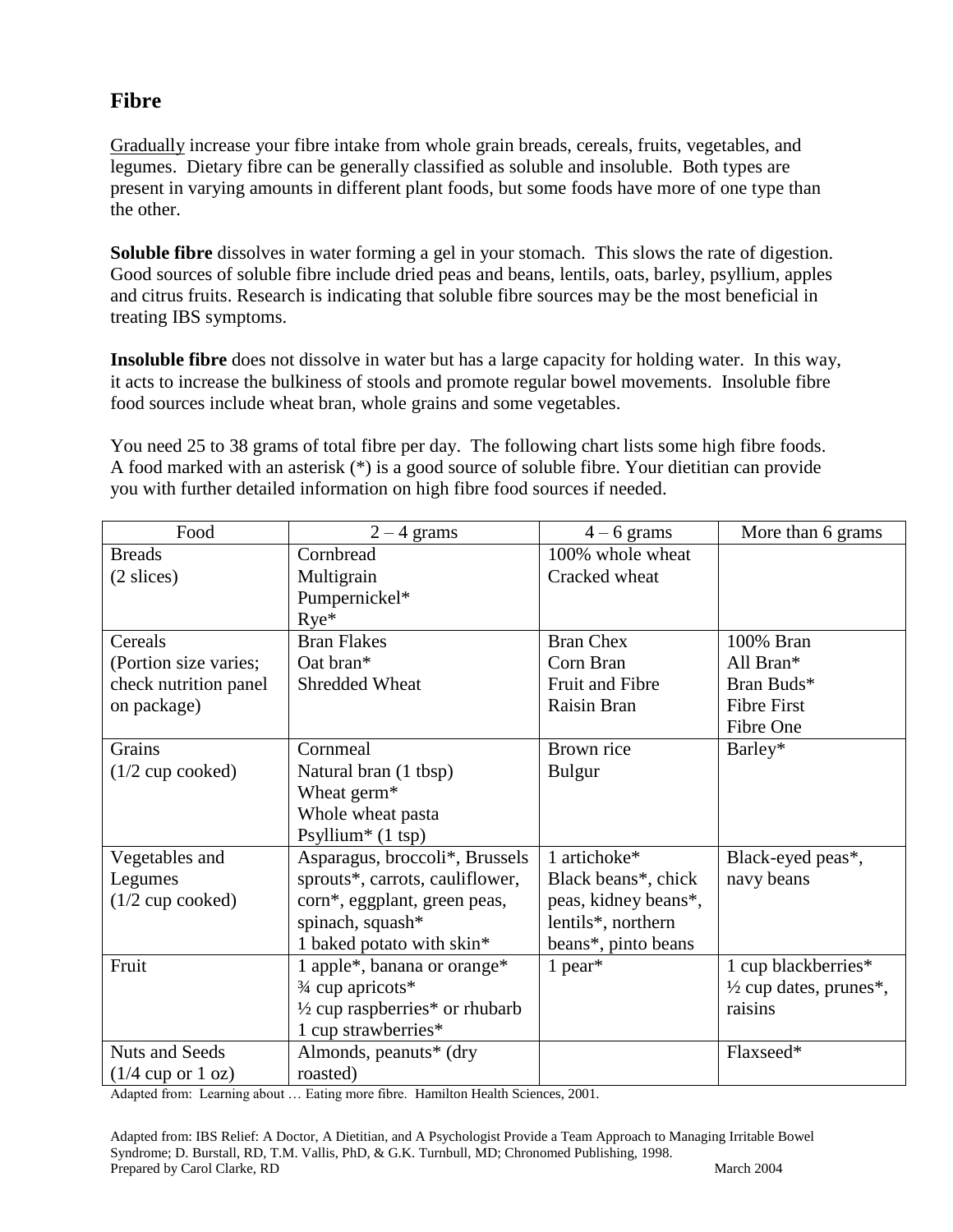**Note:** it is very important to get adequate fluids as you slowly increase your fibre intake. Fibre needs water in order to work properly. Aim for 8 to 10 glass of caffeine-free fluids daily--about half of this should be water.

#### **Gassy Foods**

Pay attention to how you are eating:

- Avoid gulping foods, eating quickly or talking while eating. This can increase gas production.
- Do not skip meals. Skipping meals allows your digestive system to fill with air.
- Avoid chewing gum or sucking on hard candy.
- Avoid using a straw to drink liquids.
- Choose fruits and vegetables that are generally well tolerated.
- When your symptoms are under control, add one food from "foods which may cause discomfort" to your diet. Try them cooked first and then fresh. If you do not have any symptoms from this food, include it in your diet once every three days. Then try including another food from this group. By adding one food at a time to your diet, you will be able to identify foods that you can tolerate and limit those that cause IBS symptoms.

#### **Well-tolerated foods**:

• cooked vegetables:

| o asparagus     | beets    | green/yellow beans | carrots | green peas |
|-----------------|----------|--------------------|---------|------------|
| o mushrooms     | potato   | sweet potato       | spinach | squash     |
| $\circ$ pumpkin | zucchini |                    |         |            |

- vegetable juices
- fruits:

|             |        | o canned fruit peeled apples soft, ripe banana | grapefruit | kiwi |
|-------------|--------|------------------------------------------------|------------|------|
| o nectarine | orange | peach                                          | pear       |      |

**Foods which may cause discomfort** (this will vary from person to person):

- raw vegetables
- the following vegetables even if cooked

| o broccoli    | cauliflower | Brussels sprouts | cucumber | cabbage    |
|---------------|-------------|------------------|----------|------------|
| o corn        | kohlrabi    | rutabaga         | leeks    | sauerkraut |
| $\circ$ onion | scallions   | red/green pepper | shallots | pimentos   |

- o turnip radish
- dried peas, beans, and lentils, such as:
	- o kidney beans, lima beans, navy beans, split peas, lentils, black-eyed peas
- some fruits unpeeled apples, avocados, cantaloupe, melon, prunes, watermelon
- other foods beer, hard-boiled eggs, nuts, popcorn, seeds, soft drinks, wheat germ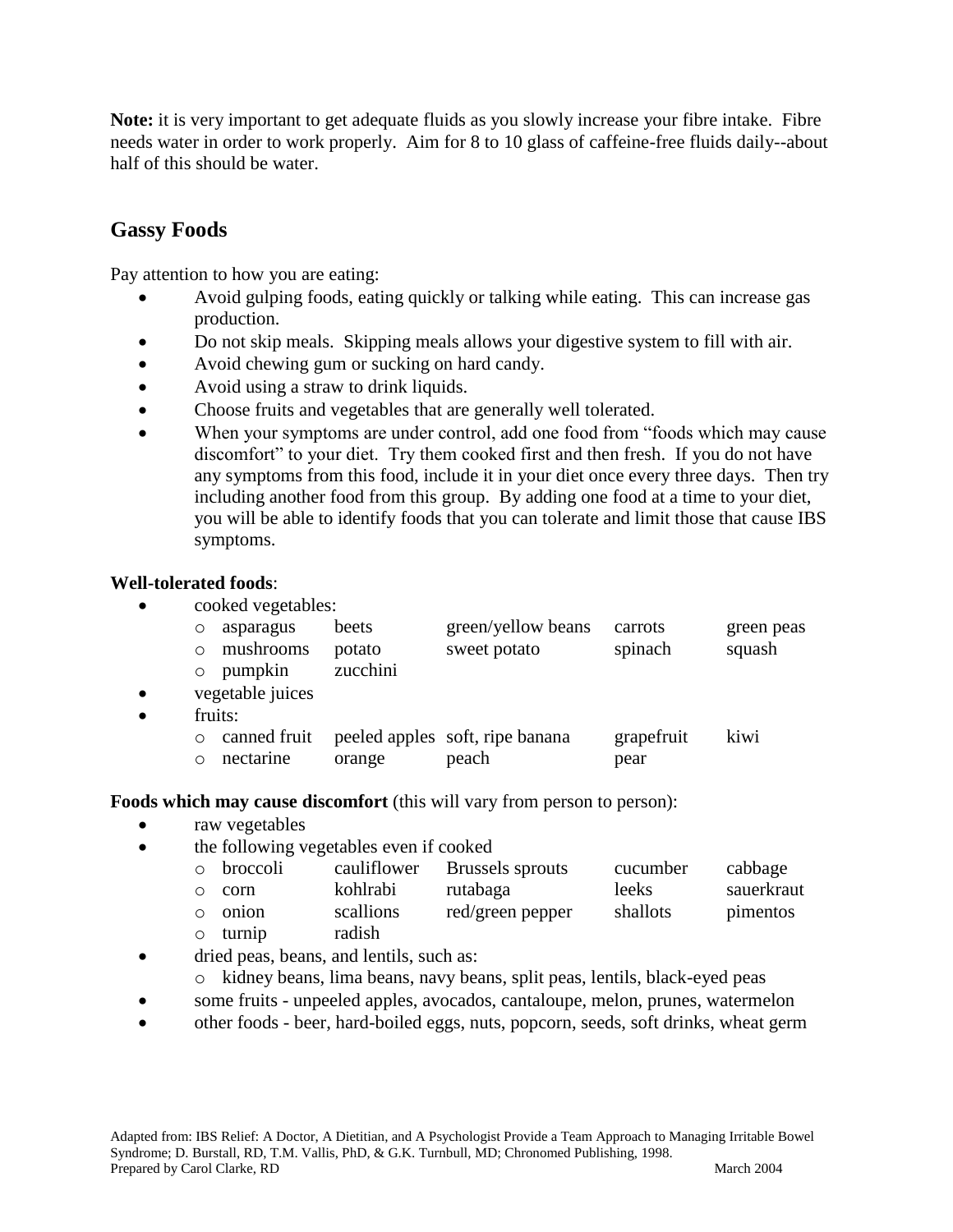### **Caffeine**

Caffeine can be a stomach irritant. Caffeine intake of less than 400 mg per day is usually tolerated by many people with IBS. If symptoms continue to occur, you may need to decrease caffeine further.

| Common caffeine sources: |                                     |                                              | mg          |                                        | mg        |
|--------------------------|-------------------------------------|----------------------------------------------|-------------|----------------------------------------|-----------|
|                          | Coffee $(6 \text{ oz})$ filter drip |                                              | $110 - 180$ | Chocolate milk (225 mL)                | $2 - 7$   |
|                          |                                     | instant                                      | $60 - 90$   | Dark chocolate bar (2 oz)              | $40 - 50$ |
|                          |                                     |                                              |             | Milk chocolate bar $(2 oz)$            | $3 - 20$  |
|                          | Tea $(6 \text{ oz})$                | weak                                         | $20 - 45$   |                                        |           |
|                          |                                     | strong                                       | $79 - 110$  | Cold remedies (1 tablet)               | $15 - 30$ |
|                          |                                     | Cola drinks $(280 \text{ mL can})$ $22 - 50$ |             | Headache remedies (1 tablet) $30 - 32$ |           |
|                          |                                     |                                              |             |                                        |           |

### **Fatty Foods**

High fat foods slow stomach emptying and movement of food through the bowel. They can cause bloating and sometimes diarrhea.

You will not likely need to reduce your fat intake below the current recommendations for all Canadians, which is less than 30% of calories from fat (at 1800 calories, this is 60 grams of fat, at 2500 calories, this is 80 grams of fat).

Although your bowel doesn't recognize the difference between the types of fat (i.e. saturated vs unsaturated), your heart and blood vessels do—so the low fat diet should be low in saturated types of fat from high fat meats and dairy products and hydrogenated fats, and use small amounts of unsaturated fats from fatty fish, nuts, canola oil, extra virgin olive oil, and non-hydrogenated margarine.

Some tips:

- 1. Go lightly on added fats:
	- a. Choose light non-hydrogenated margarines, e.g. Becel Light.
	- b. Use jam or jelly instead of a fat spread.
	- c. Choose low-fat mayonnaise, sour cream, and salad dressings.
- 2. Choose lower fat dairy products:
	- a. Drink skim or 1% milk.
	- b. Choose fat-reduced yogurt (less than 1% milk fat [M.F.].
	- c. Choose fat-reduced cheese (less than 20% M.F.)
	- d. Choose frozen yogurt, low-fat ice cream, or frozen ice milk.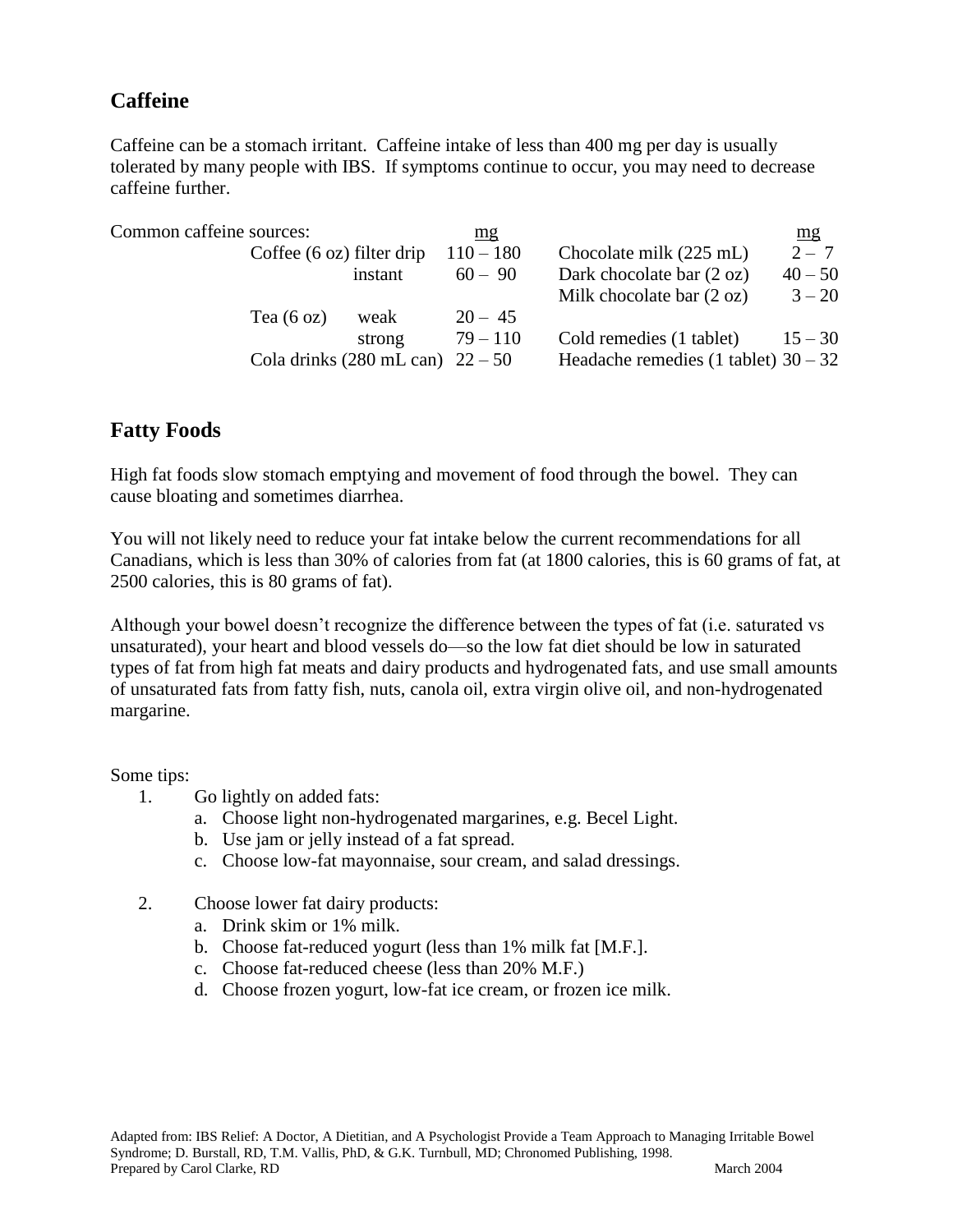- 3. Choose lean meats and use low-fat cooking methods:
	- a. Lean cuts of beef round, sirloin, blade, extra lean ground, filet, stew meat
	- b. Lean cuts of chicken skinless chicken breasts; remove skin and fat from other cuts.
	- c. Lean cuts of pork tenderloin; loin chips; and ham with fat removed
	- d. Lean sandwich fillings sliced beef, chicken, ham, pastrami, turkey
	- e. Lean cooking methods barbecuing, baking, broiling, roasting, stewing, steaming, braising.
- 4. Watch out for hidden fats:
	- a. Make reduced-fat muffins, cookies, pancakes, and waffles rather than buying their higher-fat versions from the baker or grocery store.
	- b. Monitor the fat in baked goods. Check labels.
	- c. Choose crackers/snack foods with less than 3 grams of fat per serving, and avoid those with hydrogenated oils.

### **Fructose**

Fructose is the naturally sweet carbohydrate found in many fruits. Also, because it is cheaper than sugar, fructose (especially in the form of high fructose corn syrup) is used in many products including canned fruits, juices, vegetables, soups and sodas as well as many prepared foods. Some people have problems digesting fructose. Fructose intolerance can cause bloating, abdominal pain, gas, excess belching and diarrhea. Avoid foods containing high fructose corn syrup or corn syrup; and limit intake of soft drinks, diet foods, fruit juices, and dried fruits. High fructose fruits include grapes, cherries, apples, and pears.

### **Sorbitol**

Sorbitol is a sugar alcohol found naturally in some foods and often used as a sweetener in many diet products. Large amounts of sorbitol can cause bloating, abdominal pain and diarrhea.

People with IBS may have increased sensitivity to sorbitol-containing foods:

- Examples:
	- o Peaches, apple juice, pears, plums
	- o Sugarless gum, sugar-free candy, chocolate
	- o Diet jams
	- o Other diet products read the label before purchasing